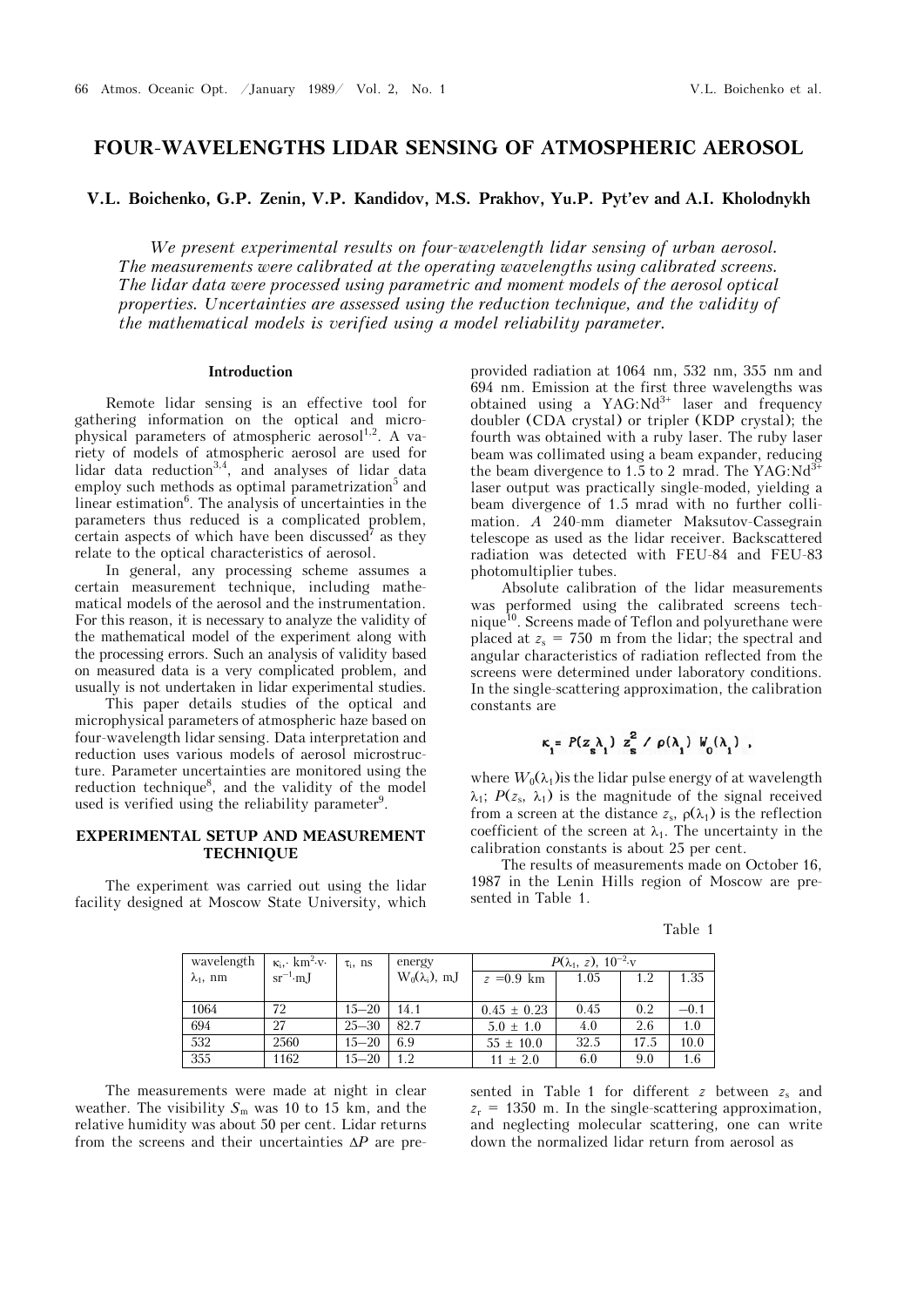$$
\xi(\lambda_{i}, z) =
$$
\n
$$
= \kappa_{i} \beta_{\pi} (z, \lambda_{i}, \mathbf{m}) \exp\left(-2 \int_{z_{s}}^{\beta} (\mathbf{z}, \lambda_{i}, \mathbf{m}) dz'\right) + \nu_{i'}(1)
$$
\n
$$
\xi(\lambda_{i}, z) = 2 P(\lambda_{i}, z) z^{2} / c \tau_{p} (\lambda_{i}) W_{0}(\lambda_{i}),
$$
\n
$$
i = 1, ..., I,
$$

where *I* is the number of wavelengths used;  $\beta_{\pi}(z, \lambda_1, m)$  and  $\beta(z, \lambda_1, m)$  are the volume backscattering and extinction coefficients, respectively; z is the range, and m is the complex index of refraction of the particulate matter.

#### **MODELS OF ATMOSPHERIC AEROSOL**

Mathematically, lidar sensing of aerosol can be represented by

$$
\xi = A(f) + v, \quad f \in \tilde{R}, \quad \xi \in R,
$$
  

$$
\xi = (\xi_1, \dots, \xi_l)^T,
$$
 (2)

where  $f$  is the vector of the parameters sought,  $A(f)$  is a nonlinear operator whose form depends on the approximation and aerosol model used, *R* and *R* are the spaces in which the vectors  $f$  and  $\xi$  (vector of lidar signals) are defined, respectively;  $\nu$  is the measurement uncertainty, with mean value equal to zero. The correlation operator E for uncertainties is by a diagonal matrix whose elements are the measurement uncertainties in the presence of noise alone.

The lidar interpretation problem consists of estimating the vector *f* based on the observed values of the backscattered signal  $\xi$ . The parameters  $f$  might be for example, those of the aerosol size distribution function  $\varphi(r)$  (*r*, m, *N* in the case of  $\Gamma$ -function dis-

tribution) or its moments  $M_j = \pi N \int_0^{\infty} r^j \varphi(r) dr$ .

Most models of atmospheric aerosol assume that the aerosol particles are spherical and homogeneous. Then

$$
\beta(z,\lambda_1,m) = N(z) \int_0^{\infty} \pi r^2 K(r,\lambda_1,m) \varphi(r,z) dr(3)
$$

$$
\beta_{\pi}(z,\lambda_{1},\mathbf{m}) = N(z) \int_{0}^{\infty} \pi r^{2} K_{\pi}(\bar{r},\lambda_{1},\mathbf{m}) \varphi(\bar{r},z) dr,(4)
$$

where  $N(z)$  is the number density of particles,  $K$  and  $K_{\pi}$  are the extinction and backscattering efficiency factors, respectively, for particles of radius *r* at wavelength  $\lambda_1$ .

In this paper we have used the following aerosol models:

a) the moments model<sup>11</sup>, in which the backscattering and extinction coefficients are represented as linear sums of moments of the function  $\varphi(r)$ , which are generally unknown:

V.L. Boichenko et al. Vol. 2, No. 1 /January 1989/ Atmos. Oceanic Opt. 67

$$
\beta(\lambda_{i}) = \pi \sum_{j=1}^{J} B_{ij} M_{j+1},
$$
  

$$
\beta_{\pi}(\lambda_{i}) = \pi \sum_{j=1}^{J} D_{ij} M_{j+1}.
$$
 (5)

The expansion coefficients  $B_{ij}$ ,  $D_{ij}$  are in fact the expansion coefficients for the efficiency factors  $K(r, \lambda_1, m), K_\pi(r, \lambda_1, m)$  expressed as a power series in *r*:

$$
K(\lambda_{i}) = \sum_{j=1}^{J} B_{ij} r^{j-1},
$$
  

$$
K_{\pi}(\lambda_{i}) = \sum_{j=1}^{J} D_{ij} r^{j-1}
$$
 (6)

b) the parametric model, in which the function  $\varphi(r)$  is assumed to be known. Here, in this work, we use a  $\Gamma$ -function distribution with unknown parameters  $r$ ,  $\mu$ ,  $N$ ; i.e.,

$$
\varphi(r) = N \left( (\mu + 1) / \bar{r} \right)^{\mu + 1} r^{\mu} x
$$
  
x exp $\left( -r (\mu + 1) / \bar{r} \right) / \Gamma(\mu + 1)$  (7)

In this model, the optical characteristics  $\beta$  and  $\beta_{\pi}$  are calculated using expressions (3) and (4), where the kernels  $K$  and  $K_{\pi}$  are calculated numerically using the Mie formulas $^{12}$ .

Since such an approach is computationally expensive, an approximate analytical parametric model<sup>13</sup> is also used which gives functional forms for  $\beta$  and  $\beta_{\pi}$ 

$$
\beta = F_1(\overline{r}, \mu, N), \ \beta_{\pi} = F_2(\overline{r}, \mu, N).
$$

For the approximation (6) in the moment model, prescribing  $\varphi(r)$  enables one to write down the moments  $M_i$  in terms of  $r$ ,  $\mu$ ,  $N$ :

$$
M_j = N (\bar{r} / (\mu + 1))^{j} (\mu + 1) x \dots x (\mu + j).
$$
 (8)

The problem then reduces to finding the parameters *r*,  $\mu$ , *N*, which according to (5) determine the optical characteristics of the aerosol. Such a model could be called the parametric moments model.

# **THE REDUCTION TECHNIQUE IN APPLICATION TO THE EXPERIMENTAL DATA INTERPRETATION AND THE RELIABILITY OF THE MATHEMATICAL MODEL**

The problem of estimation errors is of paramount importance in the process of data interpretation. The reduction technique<sup>8</sup> enables one to interpret the experimental data with minimum uncertainties within the framework of a linear model of the measurement scheme. In this model, one can introduce the sensitivity  $\eta_f$  of the desired parameters to errors in the experimental data  $\xi$ :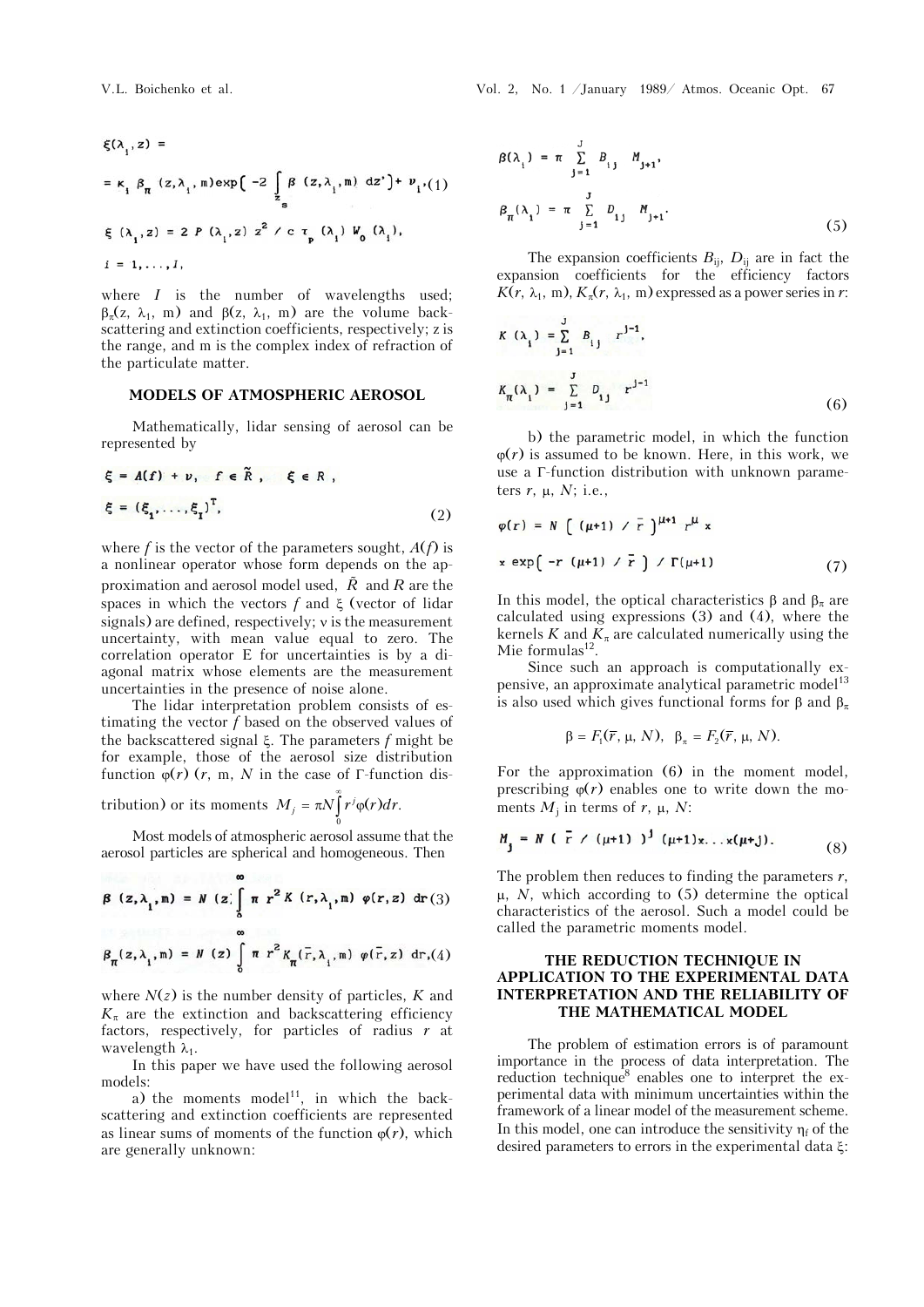$$
\eta_{\varepsilon} = (\sigma_{\varepsilon}^{2} / \sigma_{\xi_{1}}^{2})^{1/2},
$$
  

$$
\sigma_{\xi}^{2} = (1 / I) \sum_{i=1}^{I} \sigma_{\xi_{i}}^{2},
$$
 (9)

where  $\sigma_{\xi_i}^2$  is the normalized variance of the backscattered signal at wavelength  $\lambda_1$ . In the parametric models,  $\sigma_f^2$  is the mean variance of the parameters  $\bar{r}$ ,  $\mu$ , and *N* of the size-distribution function  $\varphi(\overline{r})$ . In the case of identical Mj+1 or optical parameters  $\beta(\lambda_1)$ ,  $\beta_{\pi}(\lambda_1)$ ,  $\sigma_{\xi}^2$  can be defined as

$$
\sigma_{\mathbf{f}}^{2} = \begin{pmatrix} 1 & \angle J \end{pmatrix} \sum_{\mathbf{j}=1}^{J} \sigma_{\mathbf{N}_{\mathbf{j}+1}}^{2}
$$
\n
$$
\text{or } \sigma_{\mathbf{f}}^{2} = \begin{pmatrix} 1 & \angle J \end{pmatrix} \sum_{\mathbf{i}=1}^{I} \sigma_{\beta_{\pi}}^{2}
$$
\n(10)

Consider now a linear approximation to the nonlinear operator *A*(*f*):

$$
A(f) \simeq A(\overline{f}) + A'(f-\overline{f}),
$$

where *f* is the desired parameter vector for which the linearization of operator *A* is being performed. The linear operator  $A'$  is a matrix whose elements are the derivatives  $A_{ij} = \partial A_i \left| \partial f_i \right|_{\epsilon=\bar{\epsilon}}$ .

In this work the linearization was carried out using the least squares method:

$$
||\sum_{i=1/2} ( \xi - A(\overline{f})) ||^2 = \inf_{f} ||\sum_{i=1/2} ( \xi - A(f) ) ||^2
$$

As a result, after linearization, we have transformed from (2) to a linear model  $[A', \Sigma]$ , in which the measured lidar return  $\overline{\xi}$  is

$$
\widetilde{\xi} = A' \ f + \nu \ , \qquad \widetilde{\xi} = \xi - A(\overline{f}) + A' \ \overline{f}
$$

The basic idea of the reduction technique as applied to lidar sensing is to transform the experimental data into the form they would have if the vector of aerosol parameters were measured directly. In other words, we seek a transformation  $T$  of the backscattered signal  $\tilde{\xi}$ that could be interpreted as a direct measurement of *f*, distorted by a minimum possible error<sup>8</sup>  $h$ . The transformation *T* is chosen according the condition

$$
E \parallel T \tilde{\xi} - f \parallel^{2} =
$$
\n
$$
= \inf_{T'} \left\{ E \parallel T' \tilde{\xi} - f \parallel^{2} | T' \in R \quad \tilde{R}, T' \mid A' = I \right\} (11)
$$

The error  $h = E \|Tv\|^2 = E||T \xi - f||^2$  is called the reduction error. Thus, using the reduction technique for linearized lidar models, one can estimate the aerosol parameters f with known uncertainty, which is minimed within the framework of the model used.

The parameter estimates  $T\tilde{\xi}$  and reduction error *h* depend on the measurement model used. The validity of the model can be assessed In terms of its reliability  $\alpha(\xi)$ , which in fact is the probability of erroneously rejecting the model, based on the measured data  $\xi$  and additional information. For the model  $[A', \Sigma]$  and assuming normally distributed measurements errors, one obtains<sup>9</sup>

$$
\alpha(\xi) = \int_{X} P_{\chi^2} \text{ (t)dt} \quad X = || \sum^{-1/2} (\tilde{\xi} - A' \hat{f}) ||^2
$$
 (12)

were  $\hat{f} = T\xi$  is the solution of the reduction problem (11), and  $P_{\chi^2}(t)$  is  $\chi^2$  distribution with  $k = \dim R$  – dim  $R(A)$  degrees of freedom.

The reliability (12) characterizes the validity of the linear approximation.

# **Interpretation and discussion of the experimental results**

For the conditions under which the experiment was carried out (relative humidity 50 per cent) we  $\text{took}^3 \text{ m} = 1.5 - i \text{ 0 } 3.$ 

Since the number of wavelengths is insufficient for a reconsruction of the function  $\varphi(r)$  from the sensing data, using only Eqs.  $(1)$ ,  $(3)$ , and  $(4)$  with no a priori assumptions<sup>2</sup>, one can only determine the gross characteristics of the size-distribution function.

An analysis of these data shows that the experimental results are in good agreement with a gamma distribution of the probability for  $\tilde{r}_0$  over the full range of possible  $D/r_0$  values. In addition, we see from these data that at large values of  $\epsilon$  for H<sub>2</sub>O were taken to be 82 for the static field and 1.77 for the optical wave. The expression used for calculations is valid only for low concentrations. The results obtained are presented in Table 2.

Table 2

|                                               | Models            |            |            |                   |  |
|-----------------------------------------------|-------------------|------------|------------|-------------------|--|
| Moments                                       |                   | Parametric | Parametric |                   |  |
|                                               | Momenta $(j = 4)$ |            | Analytical | Momenta $(j = 8)$ |  |
| $M_2$ , $\mu$ m <sup>2</sup> cm <sup>-3</sup> | $8.0 \pm 10$      | 14.0       | 15.8       | 15.6              |  |
| $M_3$ , $\mu m^2$ cm <sup>-3</sup>            | $5.0 \pm 1.0$     | 5.0        | 5.3        | 5.2               |  |
| $M_4$ , $\mu m^2$ cm <sup>-3</sup>            | $1.4 \pm 0.3$     | 2.0        | 2.0        | 1.0               |  |
| $M_5$ , $\mu m^2 cm^{-3}$                     | $0.05 \pm 0.03$   | 0.9        | 0.8        | 0.8               |  |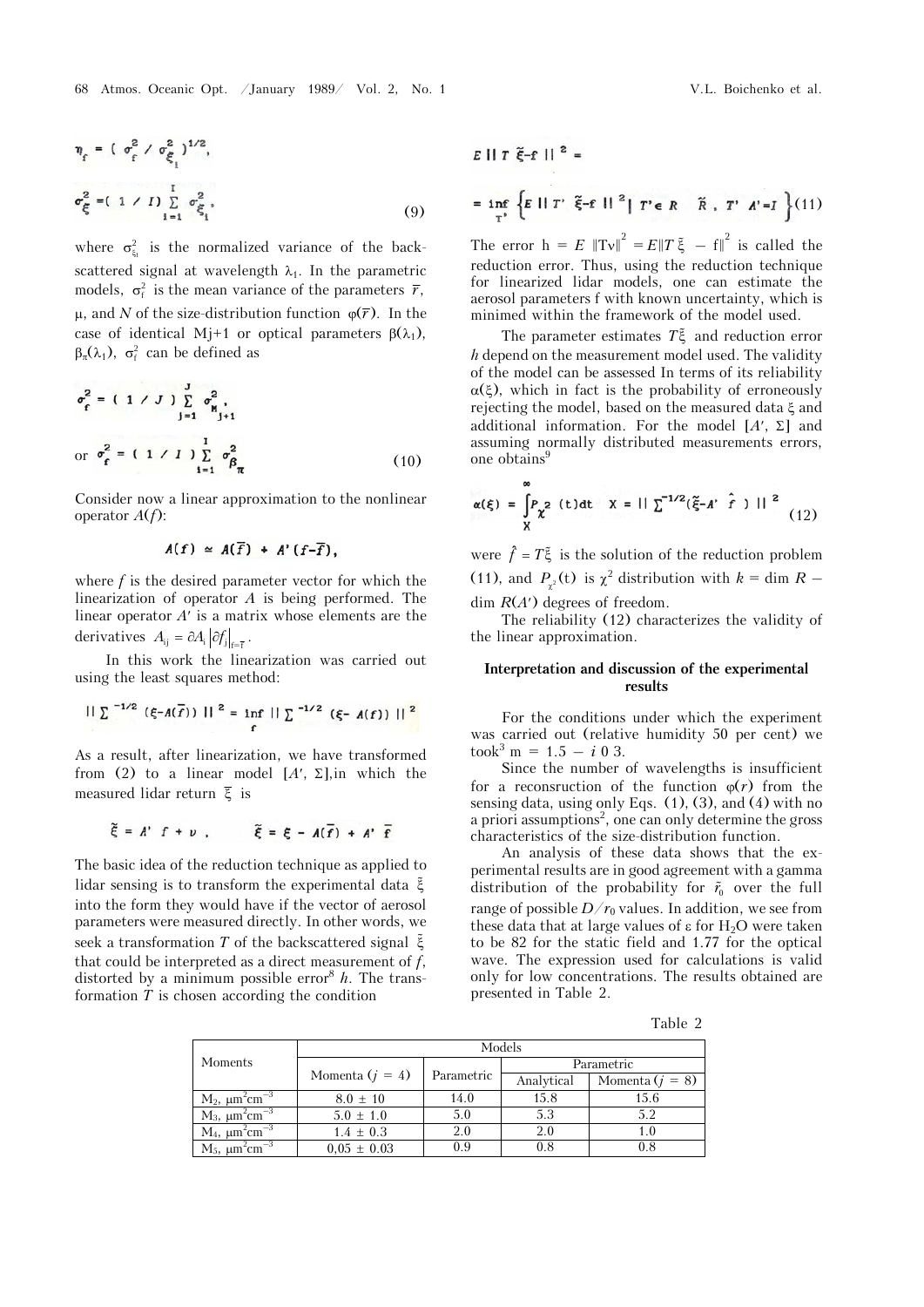We therefore the first discuss the data processed via the moment model, which does not require an a priori form for  $\varphi(r)$ . The moments obtained for  $J = 4$ are given in the first column of Table 2 for the first layer of the sounding path. The backscattering  $\beta_{\pi}$  and extinction  $\beta$  coefficients calculated using Eq. (5) are presented in Fig. 1. The extinction coefficient has a maximum in the vicinity of  $\lambda = 700$  nm, while the backscattering coefficient  $\beta_{\tau}(\lambda_i)$  decreases monotonically with wavelength.



*Fig. 1. Spectral behavior of the backscattering coefficient (a) and extintion coefficient (b), calculated using moment (solid), parametric (dotted), parametric moment (dashed ), and analytical parametric (dash-dot) models for the nearest atmospheric layer z* = 0.75 *to* 0.9 *km. The uncertainties of the model are shown in the figure. The dash-dot and dotted lines coincide for .*

Computer simulations of the error obtained with the moment model and reduction technique have shown that the errors are overestimated compared to those obtained from statistical sampling. Thus, for example, one obtains sensitivity values  $\eta_M = 64.0$ ,  $\eta_{\beta\pi} = 3.5$ ,  $\eta_{\beta} = 33$ , using linear reduction, while statistical sampling gives  $\eta_m = 1.6 - 2$ ,  $\eta_{\beta\pi} = 9 - 1$ ,  $\eta_{\beta} = 1 - 1.3$ for  $\sigma_{\xi} = 10-20\%$ . It is clear that the backscattering coefficients are determined somewhat more accurately than the extinction coefficients, and the reconstruction uncertainty for the optical characteristics is smaller than that for  $M_{i+1}$ . This conclusion is confirmed by experiments in the field (see Table 1), for which the sensitivity values are  $\eta_M = 58$ ,  $\eta_{B\pi} = 1.1$ , and  $\eta_B = 5.5$ .

Relative errors of  $\xi_1$  measurements depend on the wavelength  $\lambda_1$  and sounding distance. Is seen from Table 1, the lowest-accuracy lidar return measurements are at  $\lambda_1 = 1064$  nm; errors at the other wavelengths are lower, and approximately the same. This level of uncertainty (see Table 1) does not provide one with satisfactory estimates of the  $\Gamma$ -function distribution parameters  $\bar{r}$ , lgN,  $\mu$ . For example, data obtained using the analytical parametric model, with experimental errors, gave  $r = 20 \pm .07$ , lg $N = 3.0 \pm 8$ ,  $\mu = 20 \pm 50$  for the nearest atmospheric layer. The reconstruction errors in this scheme rapidly increase with sounding distance. This means that the experimental data do not carry enough information about the desired parameters, and as a consequence the use of parametric models becomes problematic with no additional assumptions involved.

On the other hand, there is presently an enormous amount of data available on the properties of the most typical aerosols. The use of such data in the inversion scheme allows one to supplement the definition of the problem. For example, we processed the experimental data assuming that the aerosol is a random sample of the accumulative fraction of urban aerosol, whose microstructure is described by a  $\Gamma$ -function distribution with

parameters7 *r*  $r_0 = 3 \pm 2$  µm,  $lgN_0 = 1.5 \pm 1$ ,  $\mu_0 = 5 \pm 4$ . This information can be represented more conveniently. Let the vector of aerosol parameters *f* be a random vector whose expectation value *E* is  $f = f_0$ ,  $f_0 = (\bar{r}_0, \lg N_0, \mu_0)$ . Its correlation operator *F* is a diagonal matrix whose elements are the variances of  $\bar{r}_0$ , lgN<sub>0</sub> and  $\mu_0$ . The use of additional information in the data interpretation leads to a two-measurement scheme within the framework of the  $[A, \Sigma]$  model:

$$
\begin{cases} \tilde{\xi} = A' f + \nu_1 \\ f_0 = I f + \nu_2 \end{cases} \qquad A = \begin{pmatrix} A' \\ I \end{pmatrix}, \qquad \tilde{\Sigma} = \begin{pmatrix} \Sigma & 0 \\ 0 & F \end{pmatrix} \tag{13}
$$

This scheme was used to process of the field data, based on parametric models. It was found that  $\mu$  does not depend on the parametric model, being almost entirely determined by the additional information.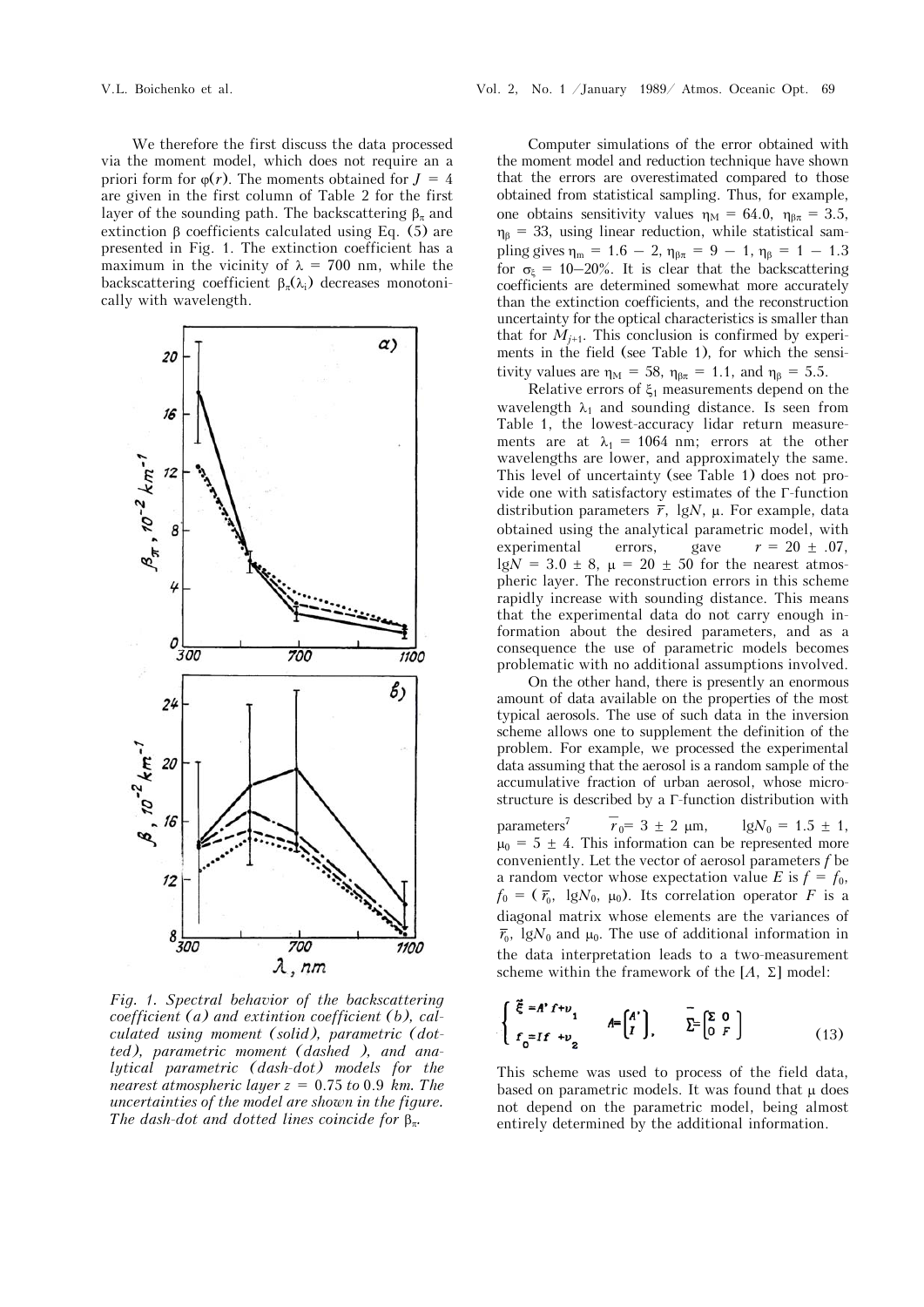



*Fig. 2. The range behavior of the*  $\Gamma$ *-function distribution parameters*  $\bar{r}$ , lg*N*, restored within *the framework of the parametric model (*1*), analytical parametric (*2*), and parametric moments model (*3*). Dashed curves show the error margin.*

Figure 2 illustrates the dependence of  $\bar{r}$  and lg*N* on the sensing range when they are reconstructed via parametric models. The results do not differ by more than 10%, in spite of the fact that the models are constructed using different approximations. This demonstrates that a priori specification of the class of size-distribution functions and additional information enforce quite rigorous constraints. The moments of the size-distribution function in Table 2 confirm this statement. These moments, calculated using  $\bar{r}$ , lg*N* and  $\mu$  reconstructed via parametric models, are practically identical.

At the same time, the moment calculated on the basis of the moment model differ from those obtained using parametric models. However, it should be noted that the difference between aerosol mass density values, which is determined by *M*3, does not exceed 6 per cent among all the models used.

The  $\beta(\lambda_1)$  and  $\beta_{\pi}(\lambda_1)$  values recovered within the framework of parametric models differ by at most 15%, while they may differ -from those calculated using the moments model by 40% (see Fig. 1). This also bears out the conclusion that a priori determination of the class of size-distribution functions can influence the final results more strongly than the type of the model used. At the same time it is seen from the data presented here that spectral behavior of the optical characteristics obtained with either the moment or parametric models is qualitatively the same, regardless of the model used. Note that the parametric models are inherently aimed at the Interpretation of data in terms of  $\bar{r}$ , lgN and  $\mu$ , being thus optimal, in the sense of minimum uncertainties, for this purpose. The use of additional information in the moment model also reduces the uncertainties to be achieved (see Table 2 and Fig. 1).

Investigation of the validity of this models has shown that the use of additional information in all the

models considered enables one to achieve a reliability  $\alpha(\xi)$  between 0.98 and 0.99. This means that based on the experimental data and a priori information, one can not reliably reject from any of the models. It is interesting, finally, to investigate the influence of *m* on the data processing results. To illustrate this, we have processed experimental data within a parametric model with  $m = 1.33 - i0$ , the additional information being the same as before. As a result, we obtained for the nearest atmospheric layer the values  $\overline{r}$  = 0.50  $\pm$  0.07  $\mu$ m, Ig $N$  = 2.0 + 0.2,  $\mu$  = 4.8  $\pm$  3.7. The reliability parameter decreased from 0.98 to .0.85. The meteorological conditions of the experiment indicate that the value of  $m = 1.5 - i \cdot 0$  is more likely than  $m = 1.3 - i \cdot 0$ , which probably accounts for the decrease in reliability.

### **Conclusion**

Field experiments on four-wavelength sensing of atmospheric aerosols have been carried out using the first, second and third harmonics of a  $Nd<sup>3+</sup>YAG$  laser and ruby laser.

The experimental data enable one to reconstruct the spectral behavior of the extinction and backscattering coefficients of an aerosol haze. The spectra obtained using moment and parametric models in the data processing procedure are similar.

A priori assumptions about the range of aerosol parameter variations enable one to interpret experimental data of modest accuracy. The a priori specification of  $\varphi(r)$  in parametric models sets stringent limits on lidar data interpretation. For that reason the moment model, in wich the form of  $\varphi(r)$  is not specified a priori, is preferable when such assumptions cannot be made.

The reduction technique can be considered an efficient algorithm for assessing the uncertainties of parameter recovery. Numerical simulations show that the technique provides an upper limit on the uncertainties In the moments obtained from laser sensing data.

As far as the validity of the models examined is concerned, they are indistinguishable within the context of the experimental studies discussed in this paper.

The analytical parametric, parametric moment, and moment models require fewer computations than the parametric ones. Therefore these models can be recommended for practical use in lidar data processing.

### **REFERENCES**

1. V.E. Zuev and I.E. Naats *Inverse Problems in Laser Sensing of the Atmosphere* (Springer-Verlag, Berlin, New York, Heidelberg, 1982).

2. A.P. Tchaikovskii Zh. Prikl. Spektrosk. **44**, 183 (1986).

3. A.P. Ivanov et al. Izvestia Akad. Nauk SSSR, ser. Fiz. Atmosfery i Okeana, **22**, 813 (1986).

4. I.E. Naats *The Inverse Problem Method in Atmospheric Optics* (Nauka, Novosibirsk, 1987).